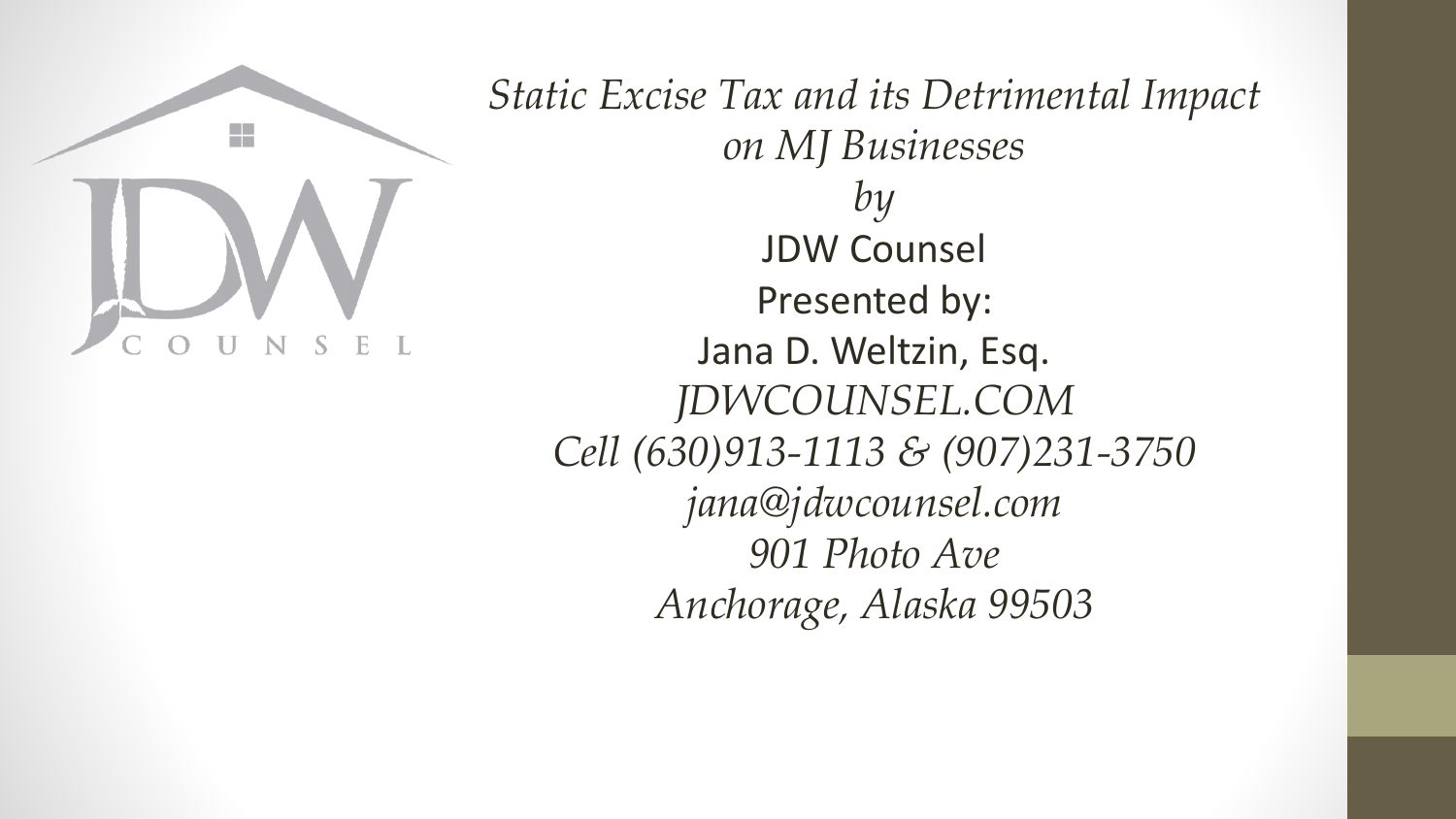### **Economical Impact of a marijuana business – why should you care if cannabusinesses tank?**

- As the industry transforms into a legitimate and considerable economic force, it brings along with it an uptick in work for ancillary businesses:
	- Fire marshal reviews require stamped professional drawings employing mechanical and electrical engineers, architects, structural engineers, project managers, and civil engineers.
	- CPAs, accountants, payroll companies, and payment processors, cash management and storage.
	- Equipment sales lightening, flooring, and other equipment needed (trays, tables, tools, etc)
	- Lawyers
	- Construction crews of buildouts and building new structures.
- Based on sales marijuana at the retail level– including flower, infused products and concentrates – the estimates by Marijuana Business Factbook use an economic multiplier of four to quantify the industry's overall contribution to the economy, showing how revenue generated by cannabis businesses percolates through communities, cities, states and the nation.
- **In other words, for each dollar spent by marijuana customers at the retail level, an additional \$3 in economic benefit is realized – much of it at the local level.**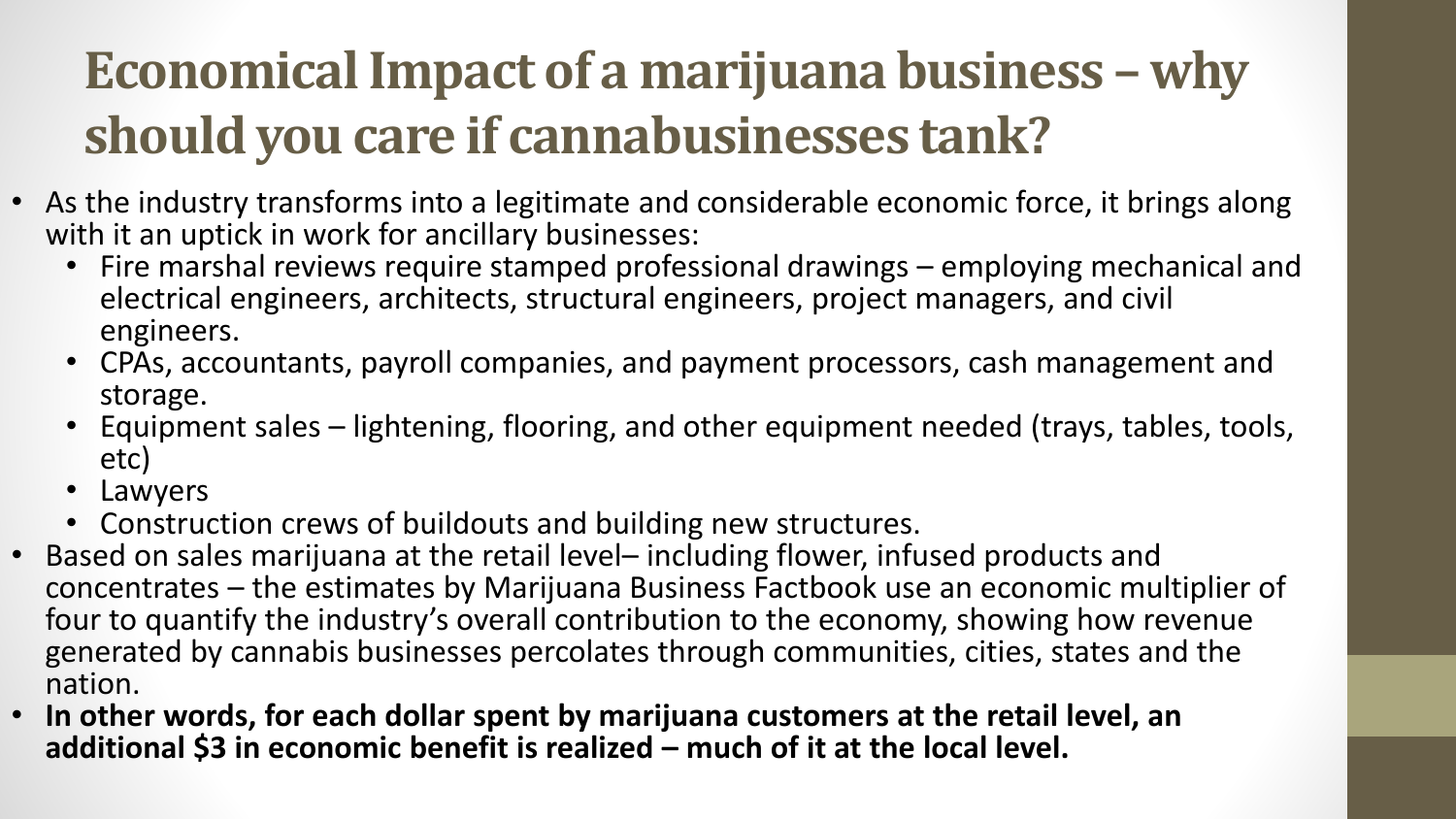# Economical Impact of a marijuana business

- Following are examples of how marijuana businesses affect the economy:
	- Wages paid to employees of cannabis companies benefit many other local businesses, given that workers spend a portion of their earnings to buy food from a grocery store or dine at a restaurant.
	- Marijuana businesses collectively pay hundreds of millions of dollars in state and local taxes, which fund projects including roads and rural hospitals as well as government programs such as education.
	- The launch of a new cannabis business cultivation facilities, in particular generate real estate and construction activity, often in economically disadvantaged areas of a town or municipality.
- An average 7K square foot grow employs 8-15 people year round
- An average 15K square foot grow employs 14-25 people year round
- An average marijuana retailer employs 4-9 people year round
- Note my Alaskan clients alone have generated at least 500 new jobs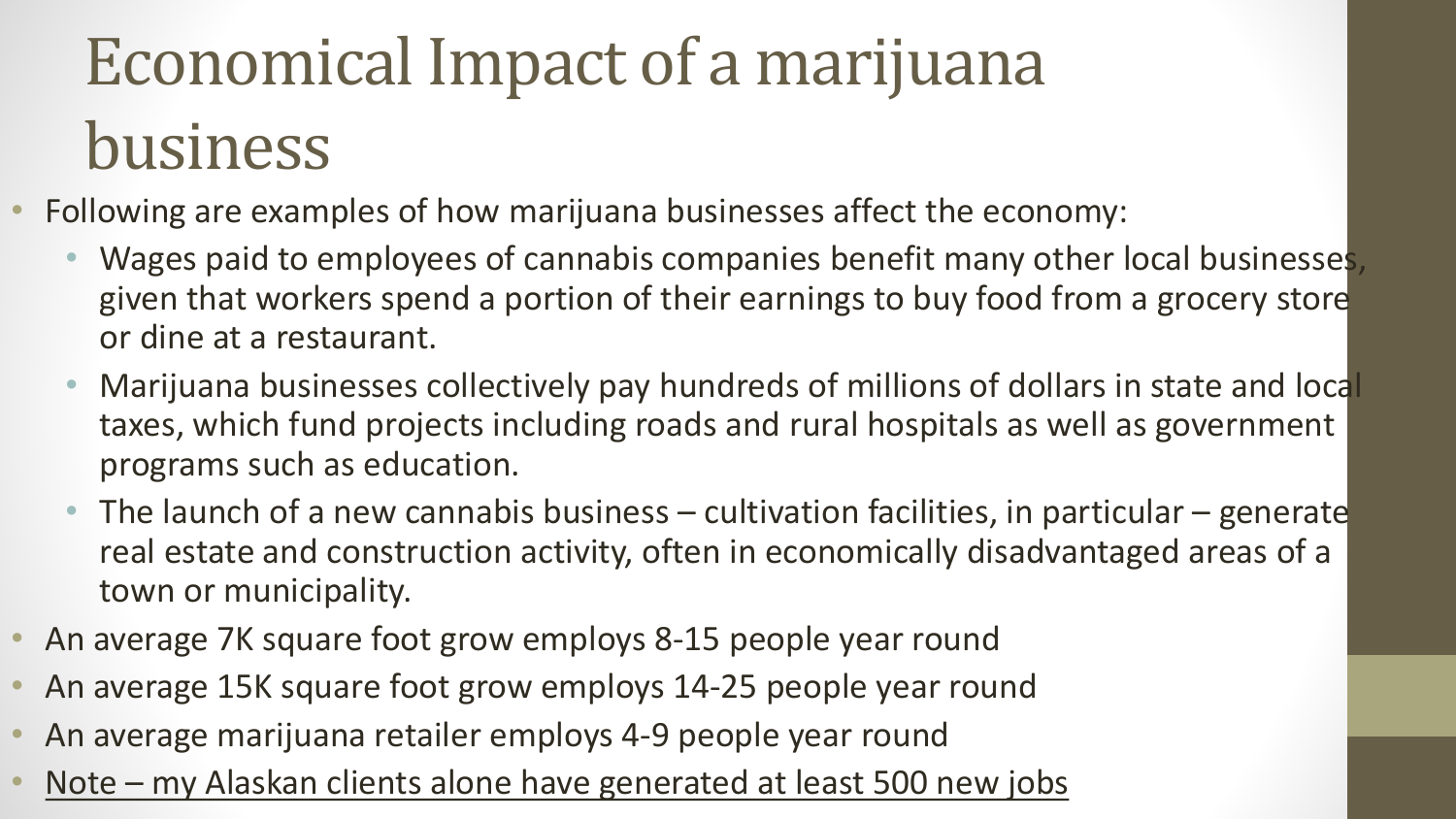### MCB Cannot Change the tax structure

- But the MCB can be a vital tool in educating the legislature and other governmental agencies and departments on the basic economics imposed on cannabusinesses.
- And MCB meetings are the best place to get the word out to licensees that they need to contact their legislators and representatives to support a bill that would restructure the State excise tax.
- We need the MCB to continue to weigh in on this matter (legislatively) because this Board and the AMCO office are the only governmental entities that truly understand that challenges, expenses, and unique issues that this industry had to grapple with.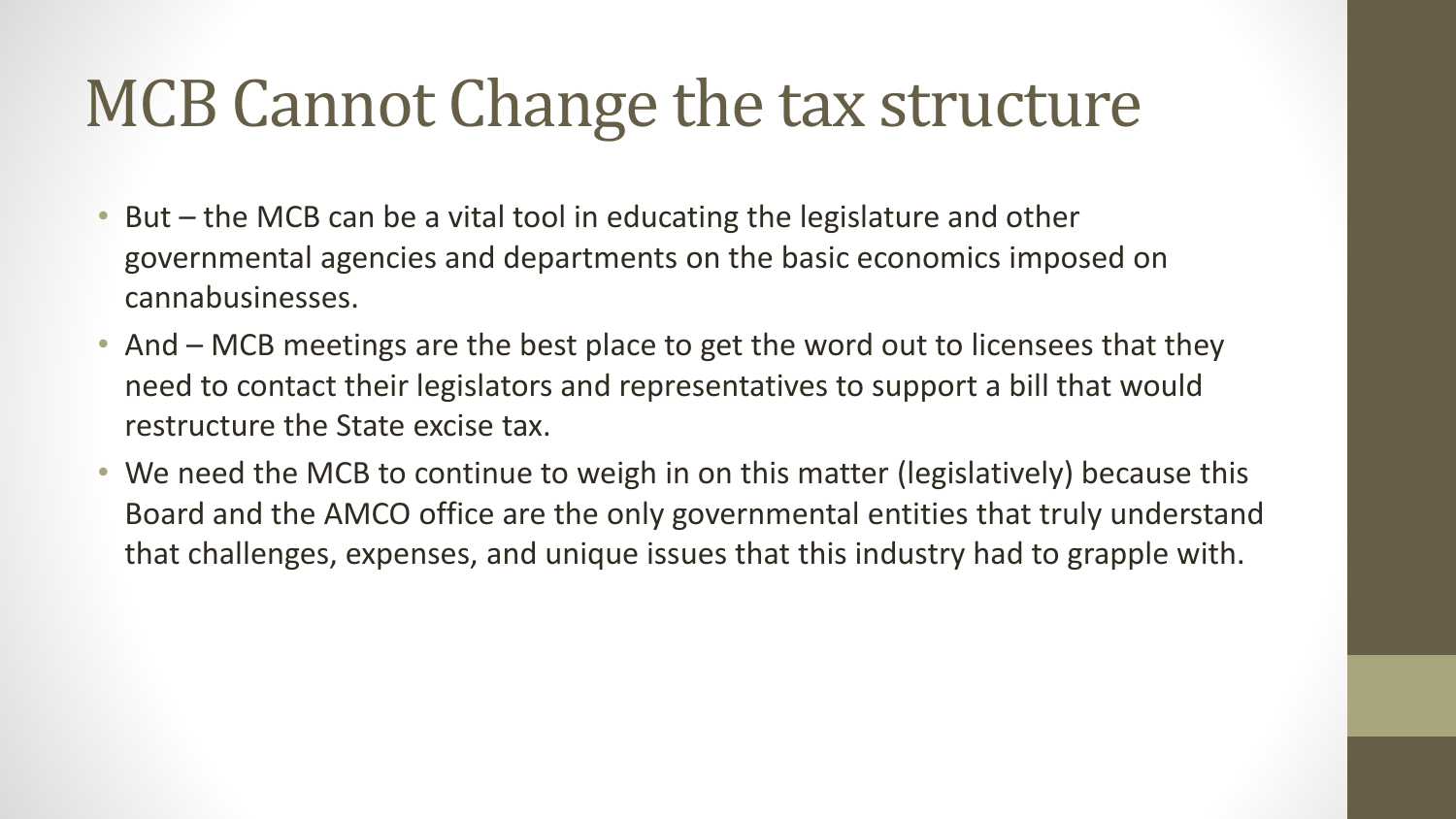### So – if not a flat tax, then what?

• A mix of other state's approach would likely yield best tax approach for the State and for licensees:<br>state-Level Tax Structures Applying to

**Recreational Cannabis** 



Source: ITEP analysis of information reported by state revenue offices. Note that legal sales have yet to begin in Maine and Michigan Note also that while Colorado and Nevada's excise taxes are based mostly on price, the administration of these taxes involves a weight-based component since the weight being sold is multiplied by a statewide average price to calculate the base against which the tax is applied.

- ✓ **Alaska is currently the ONLY legal state that bases its State tax solely weight based only.**
- $\checkmark$  All other states utilize some priced base taxation in their marijuana excise tax structure.
- $\checkmark$  Tax rates on cannabis flowers, or bud, are \$50 per ounce in Alaska, \$20.94 per ounce in Maine, and \$9.25 per ounce in California.
- $\checkmark$  Per-ounce tax rates on trim are \$15 in Alaska, \$5.88 in Maine, and \$2.75 in California. Each of these states also levies a tax on immature cannabis plants, and Maine levies a tax of 30 cents per seed.

[States, image, and statics sourced from:](https://itep.org/taxing-cannabis/)  https://itep.org/taxing-cannabis/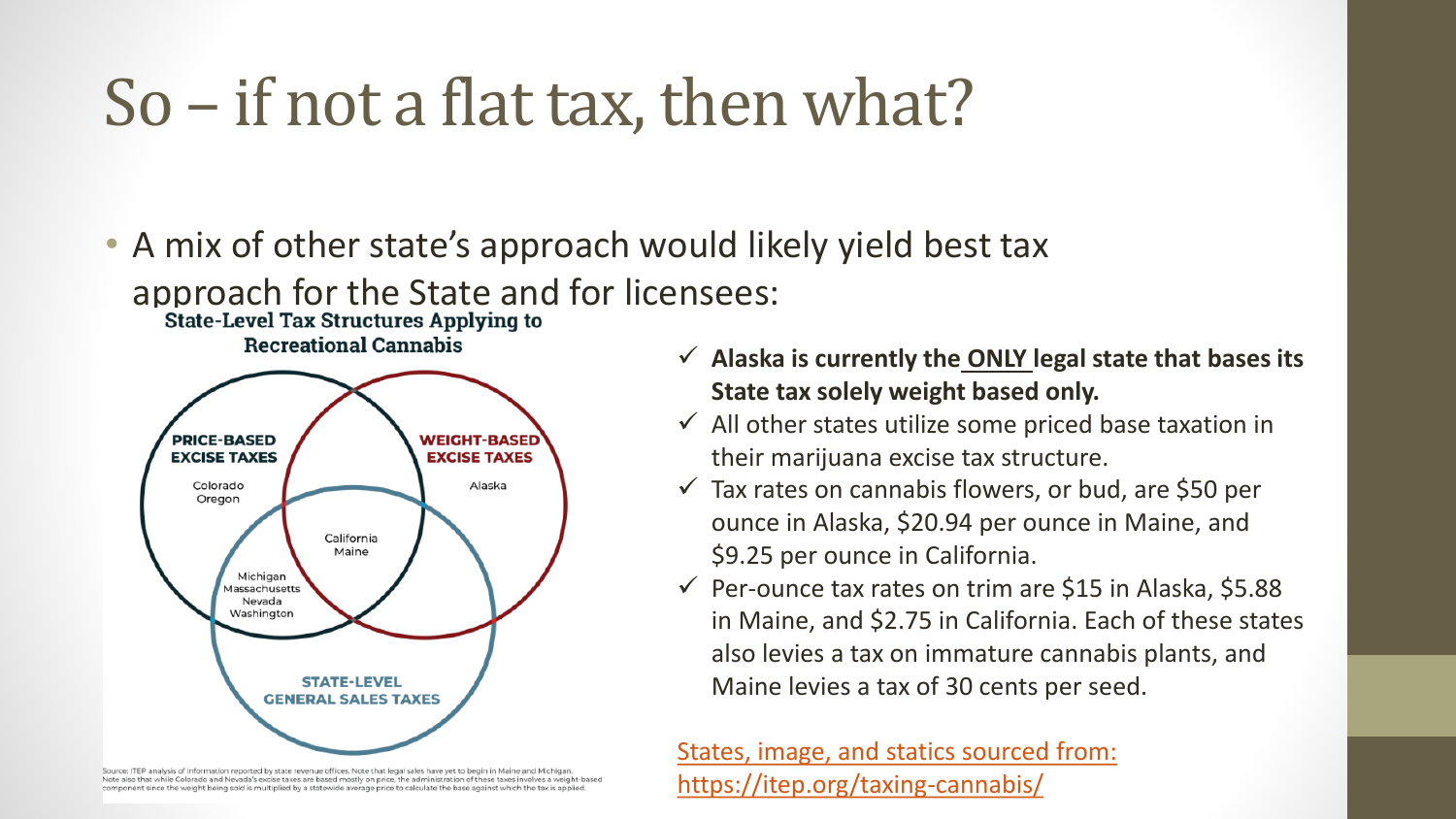### Breaking Down the Cost of Production Per Pound

- Assumption Price per pound in AK ranges from \$3800-\$1600 average price hovers around \$2,800.00.
- Assumption  $-5,000$  sq. under cultivation
- Assumption the facility should produce approx. **46 pounds** monthly from this facility
- **Medium Wholesale price \$2,800.00**
- MONTHLY COSTS OF PRODUCTION
- Minus \$800 off the top per each pound 46X\$800 = **\$36,800** per month in SOA Excise tax liability
- Electric costs **\$20,000.00**
	- Assumption: Vegetative Stage 720 hours: 40 days of 18/6 schedule
	- Assumption Flowering Stage 720 hours: 60 days of 12/12 schedule
	- Results in approx monthly electric costs for 5000 foot grow = \$20,000.00
- Water & Gas approx. **\$2,000.00**
- Trash approx. **\$300.00**
- Metrc **\$500.00**
- Security **\$400.00**
- G&L Insurance **\$2,000.00**
- Workers Compensation Coverage **\$600.00**
- Product Testing **\$2,400.00**
- Employee Wages and Expenses **\$28,000.00**
- Internet **\$200.00**
- AMCO licensing fee **\$600.00** (for standard cultivation license)
- Grow mediums, growing amendments, nutrients, etc: **\$3500.00**

#### **TOTAL MONTHLY COSTS of PRODUCTION/Compliance: \$97,300.00**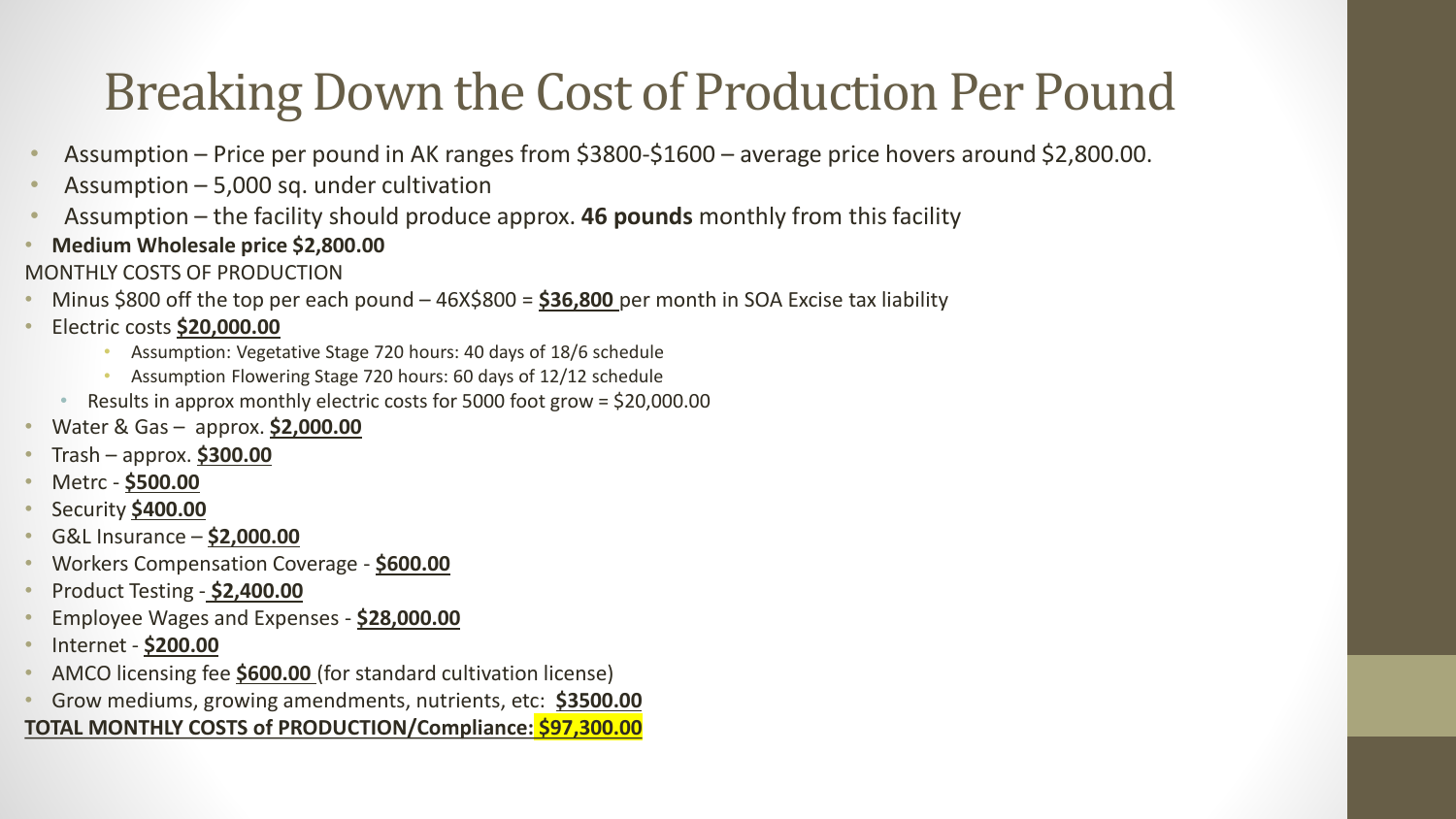#### Breaking Down the Cost of Production Per Pound

- Assumption Price per pound in AK ranges from \$3800-\$1600 average price hovers around \$2,800.00.
- Assumption 5,000 sq. under cultivation
- Assumption the facility should produce approx. **46 pounds**  monthly from this facility
- **Medium Wholesale price \$2,800.00**
	- **TOTAL MONTHLY COSTS of PRODUCTION/Compliance: \$97,300.00**
	- **46 pounds X median wholesale price \$2,800.00 = \$128,800.00**
	- **TOTAL Remaining: \$31,500.00.**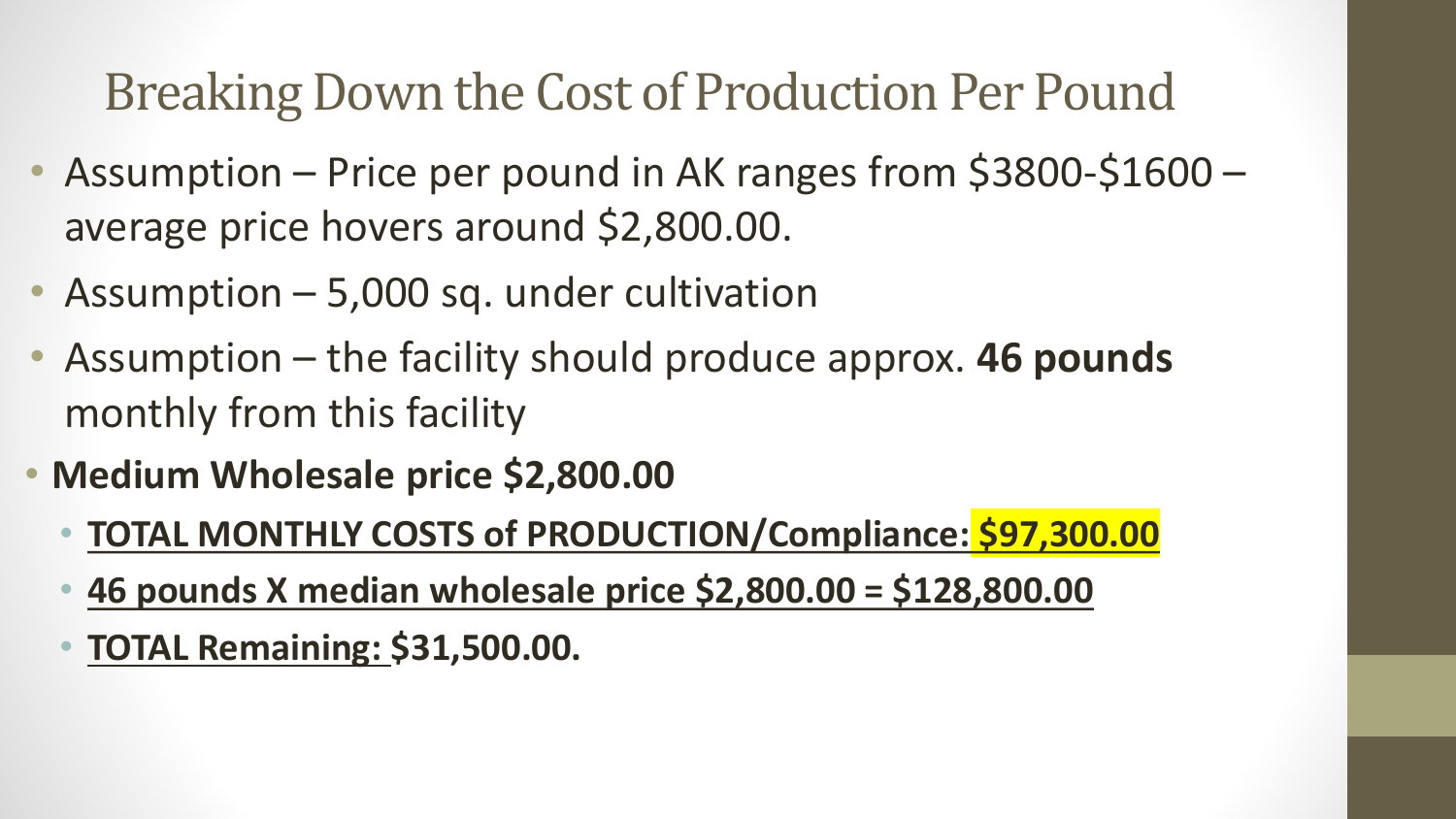### COSTS not included in COST of Production Breakdown

#### • **TOTAL MONTHLY COSTS of PRODUCTION/Compliance: \$97,300.00**

- **46 pounds X median wholesale price \$2,800.00 = \$128,800.00**
- **TOTAL Remaining: \$31,500.00** 
	- now subtract advertisement;
	- Rent (at least \$6,250.00)
	- Legal and accounting fees;
	- Cash management expenses (purchasing cashier checks, physically traveling across the state to pay vendors/partners);
	- MJ14/MJ15/MJ16 modifications
	- Local Taxes and Expenses;
	- Transporting product costs, etc.
- \$31,500.00 is insufficient to cover these expenses, and no traditional lines of credit or business loan infusion available to these businesses (except private lending at extremely high interest rates).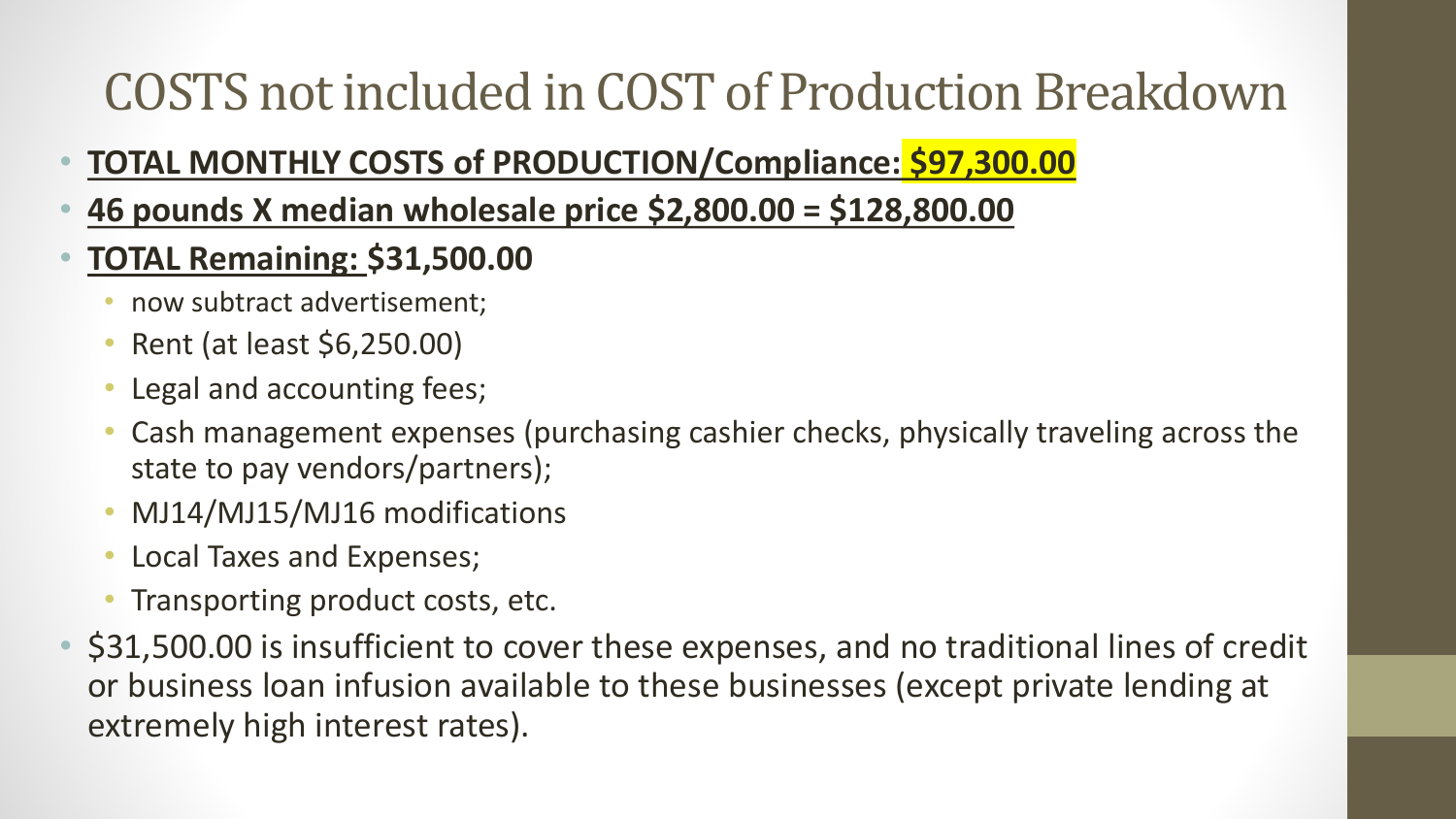## What would the numbers look like with a different tax structure?

- Lets try a percentage tax as an example:
	- 46 Pounds sold at the assumed average wholesales price of \$2800.00
		- Total monthly sales generated  $=$  \$128,800.00
		- Deduct Costs of Production (note no tax include) = \$60,500.00
		- Add a hypothetical 10% Excise tax based on Fair Market Value (FMV) \$128,800X0.10= \$12,880 for Percentage Based Excise Tax
	- Summary: \$128,800 (sales) \$60,500 (Costs of Production) \$12,880 = \$55,420.00
	- \$55,420 in monthly revenue is much healthier business margin and covers, with a modest profit, additional expenses.
	- Currently, as detailed before, the current excise tax alone is tantamount to over 24% tax rate (and that is assuming the price holds strong at \$2800, which it without question (due to **no limit licensing**) will not remain).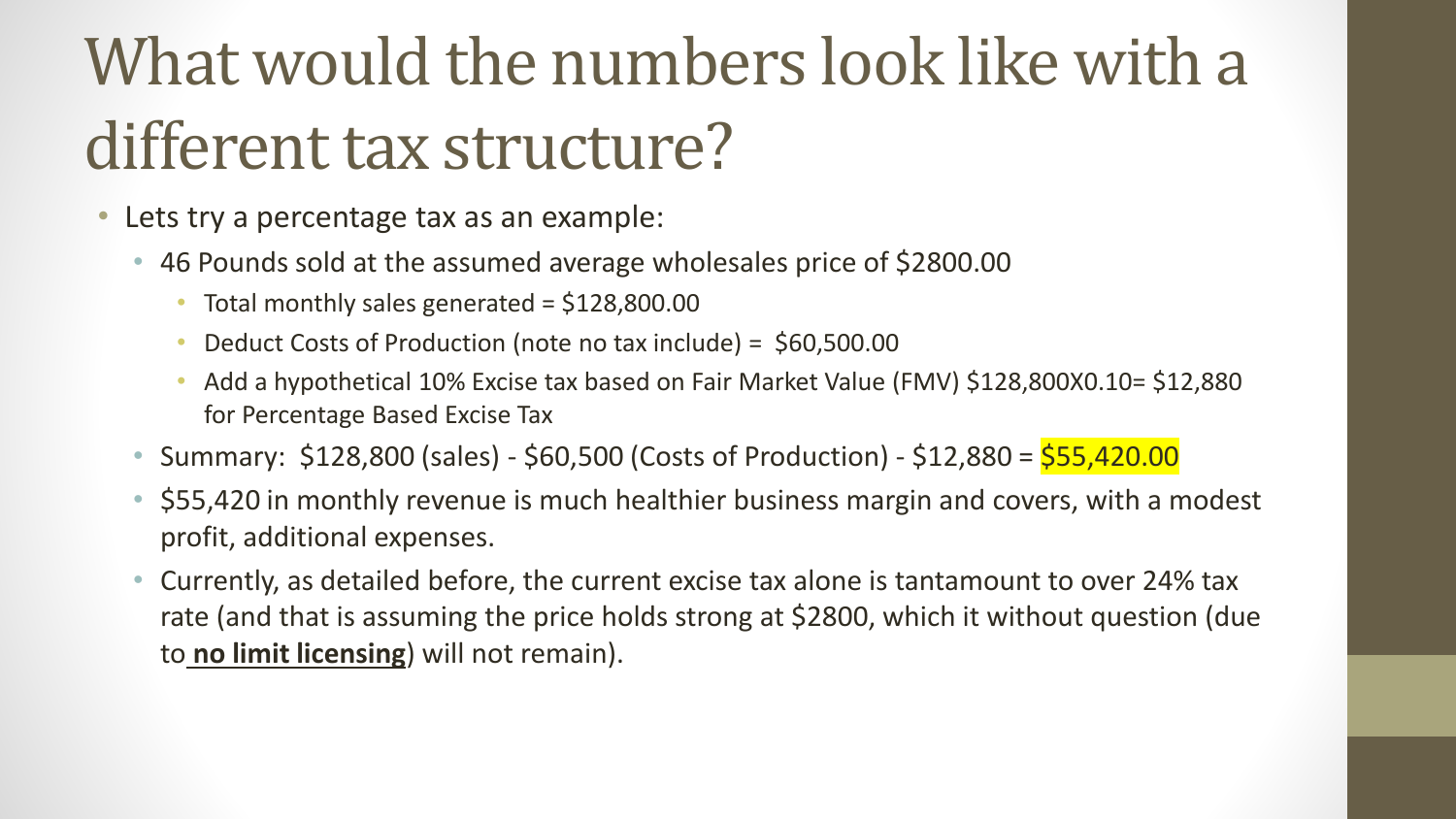### So – if not a flat tax, then what?

- A mix of other state's approach would likely yield best tax approach for the State and for licensees:
	- Draw (in part) from Nevada:
	- NV has a combo approach: 15 percent excise tax of FMV paid by cultivator on wholesale sales & 10 percent excise tax paid by retailer on retail sales.
	- NV is integrated like Alaska (meaning a licensee can hold all three levels of licensing, retail, manufacturing, & cultivation) how does NV protect the state from licensees undervaluing bud and flower at a lower than FMV wholesale price when selling to their own retail license?
		- FMV determination is set by the state of NV (*see attached* FMV Determination authored and issued by the state of NV).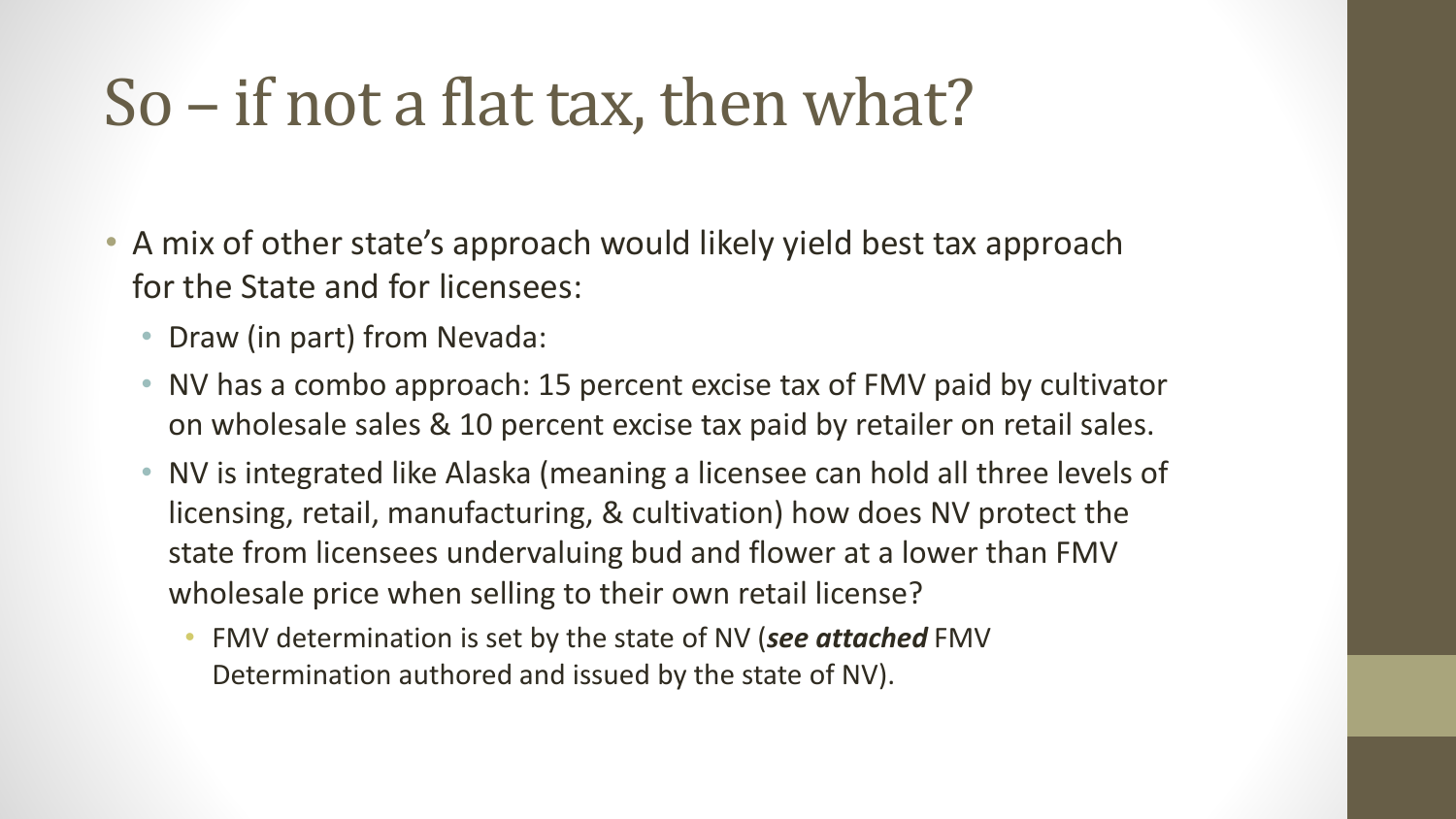#### **How do we make up the gap the depart of revenue would see if we imposed a percentage cultivation tax? Lets split the difference.**

- How do we offset the additional tax revenue the state would not be seeing?
	- We should look at manufacturing as a tax base.
- Currently, as detailed before, the current excise tax alone is tantamount to over 24% tax rate – one idea would be to spread the burden:
- Splitting the tax burden between cultivators and manufacturers could result in a more sustainable market:
	- Here is the basic idea:
	- Cultivation to Retailer event would be 10% of FMV
	- Cultivation to Manufacturing event not a taxable event
	- Manufacturing to Retail 10% of FMV of wholesale price.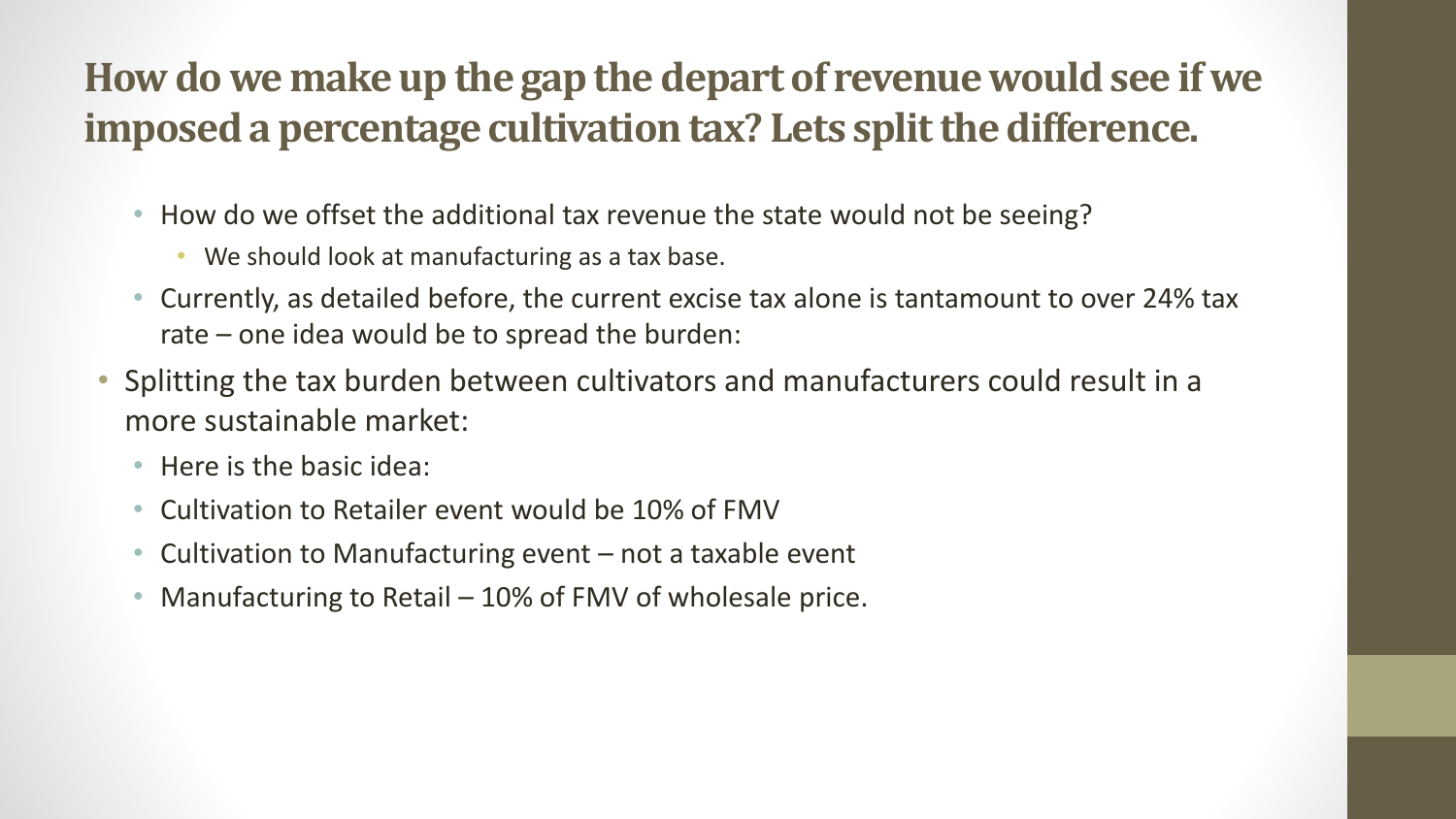# A look at Manufacturing Costs of Production

- Costs per pound of trim: apprx. \$700-1,000.00
- On average that amount will produce 30-50 grams of concentrate (depending on the quality of trim used).
- The 30-50 grams of concentrate will produce apprx 500 units of edible packets that contain 50 mg of THC. Therefore, the average unit cost approx. \$1.75 to produce (for the THC portion of the edible product.)
- The edible ingredient portion of products CLEARLY depends on the type of edible, but for the purpose of this example, lets pretend we are talking about gummies or a similar small candy type of product. That edible ingredient ranges from \$2-5 per unit.
- Testing for batch lot of edibles is apprx \$750 assuming each batch is 100 units, that is approx. \$7.50 a unit in testing costs.
- Packaging is not cheap and ranges, lets assume, with compliance costs, packaging is \$1.00 per unit.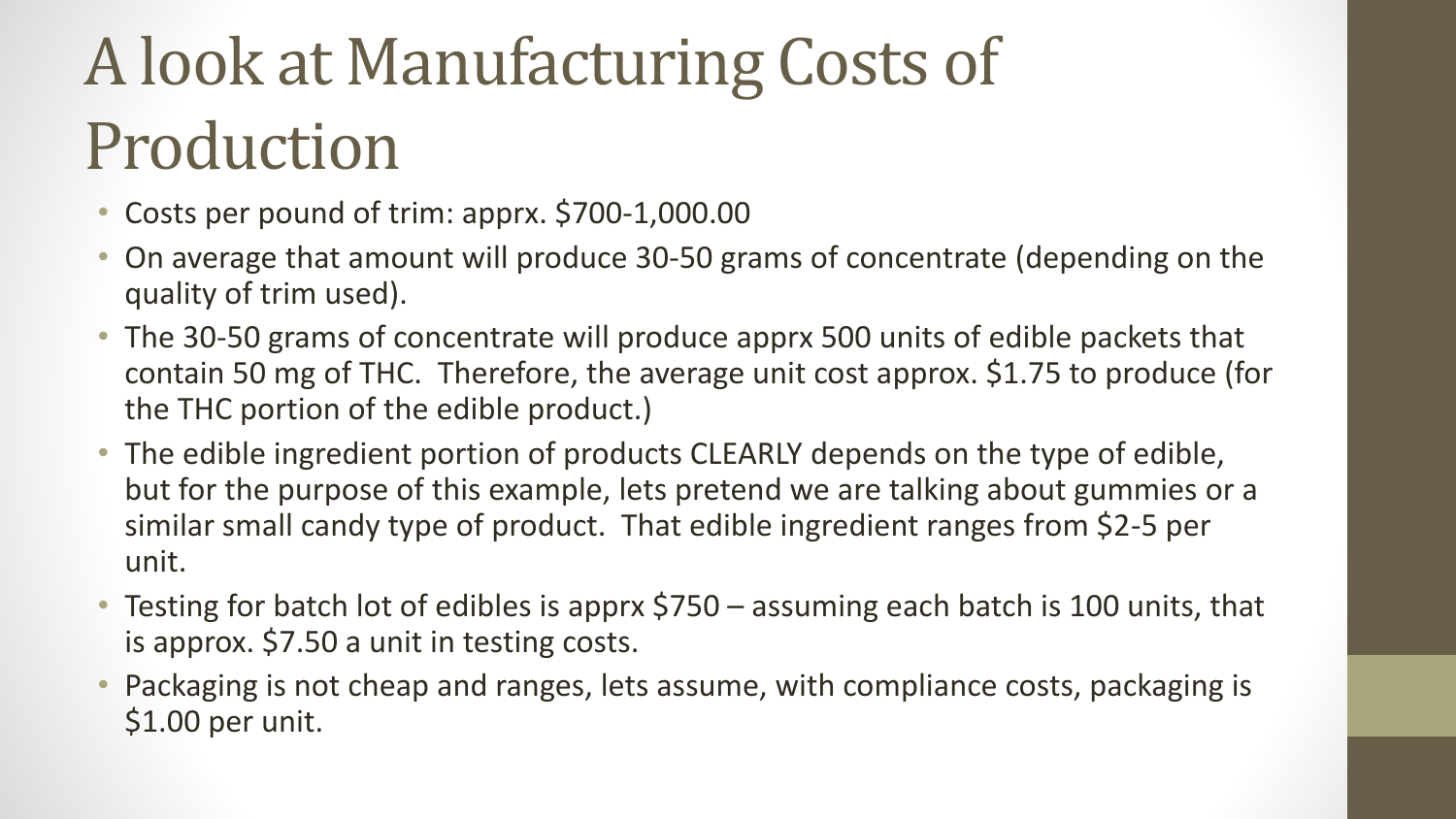# A look at Manufacturing Costs of Production

- Recapping the expenses on average to make one unit that contains 50mg of THC
	- \$1.75 for raw cannabis material expense
	- Median of edible ingredients apprx \$3.25
	- \$7.50 for testing
	- \$1.00 for packaging
- Cost of Production apprx \$13.50.
- Average Wholesale Price assuming the expenses above apprx. \$25.00 for wholesale price
- Concentrate only products: \$700-1000 (trim); produces apprx 30-50 grams of concentrate
	- Cannabis material for ½ gram cost: \$8.50 MJ material; packaging labor \$2 per unit; \$3.50 testing costs per unit; Vape Pen Hardware \$3.00
		- still comes out to almost same costs as edible products per unit (without any regard for variation in edible ingredient quality); totals: \$13.50 per half gram unit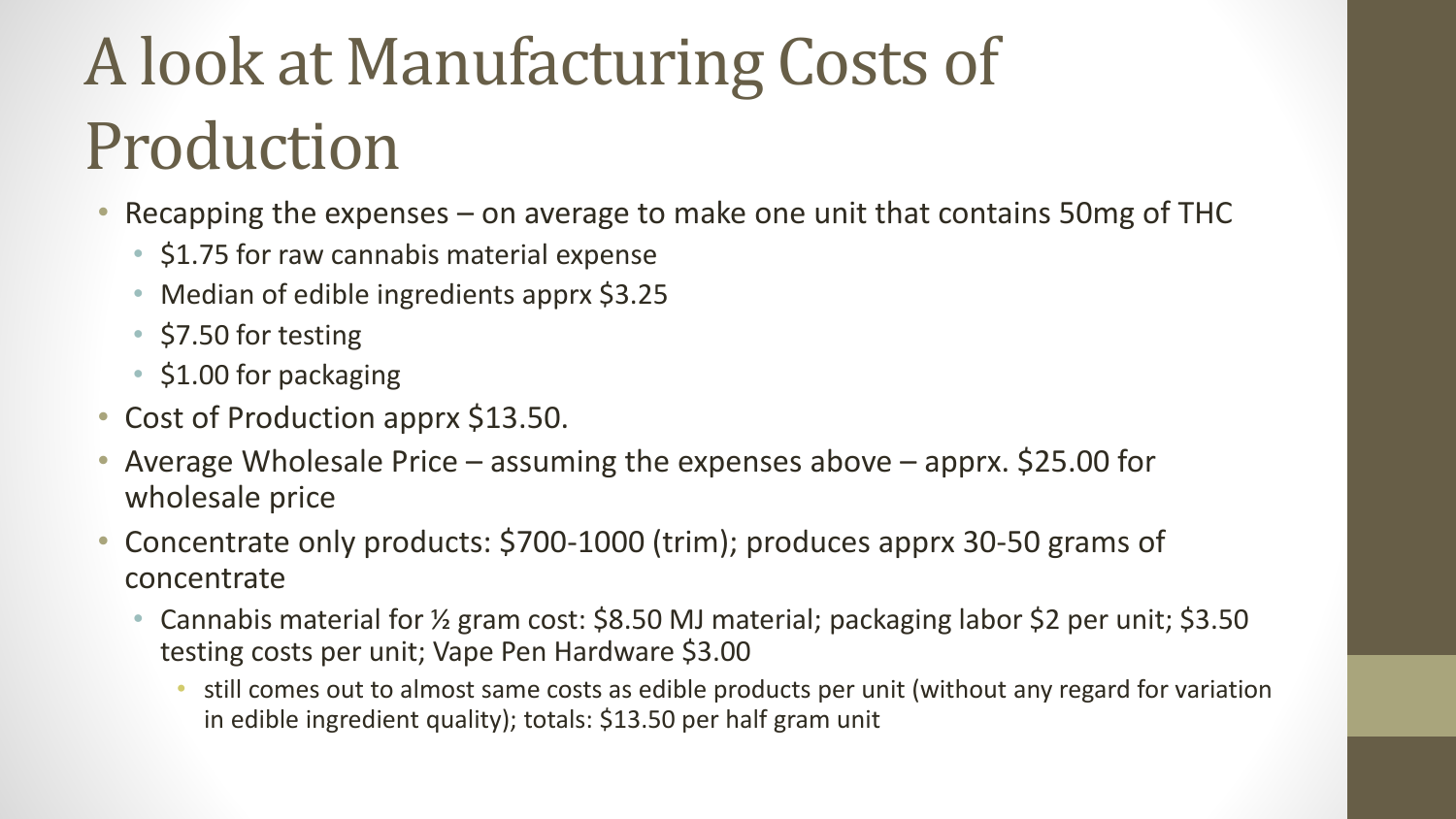### Assumptions on Wholesales

- No public access to wholesale figure assumptions are based on market history (drawn from other states) – we take the total retail sales, the percentage we think are from concentrate and edibles, divide that number in half (retailers usually mark up wholesale product 100%), in order to get an estimate on total concentrates and edibles sales.
- 2018 Total Alaska MJ sales \$130,475,707.00
- Assuming edibles make up 30% of retail sales; and assuming 35 percent of retail sales are generated from concentrate sales – 65%
	- \$84.809MM divided by 50% = \$42.404MM estimated 2018 wholesales generated in Alaska.
	- A 10% excise tax on the edible and concentrate wholesales figure would yield the SOA \$4.240MM in 2018.
	- A 10% excise tax on the cultivation wholesales (\$45,666,707) for 2018 would have yielded SOA \$4.47MM.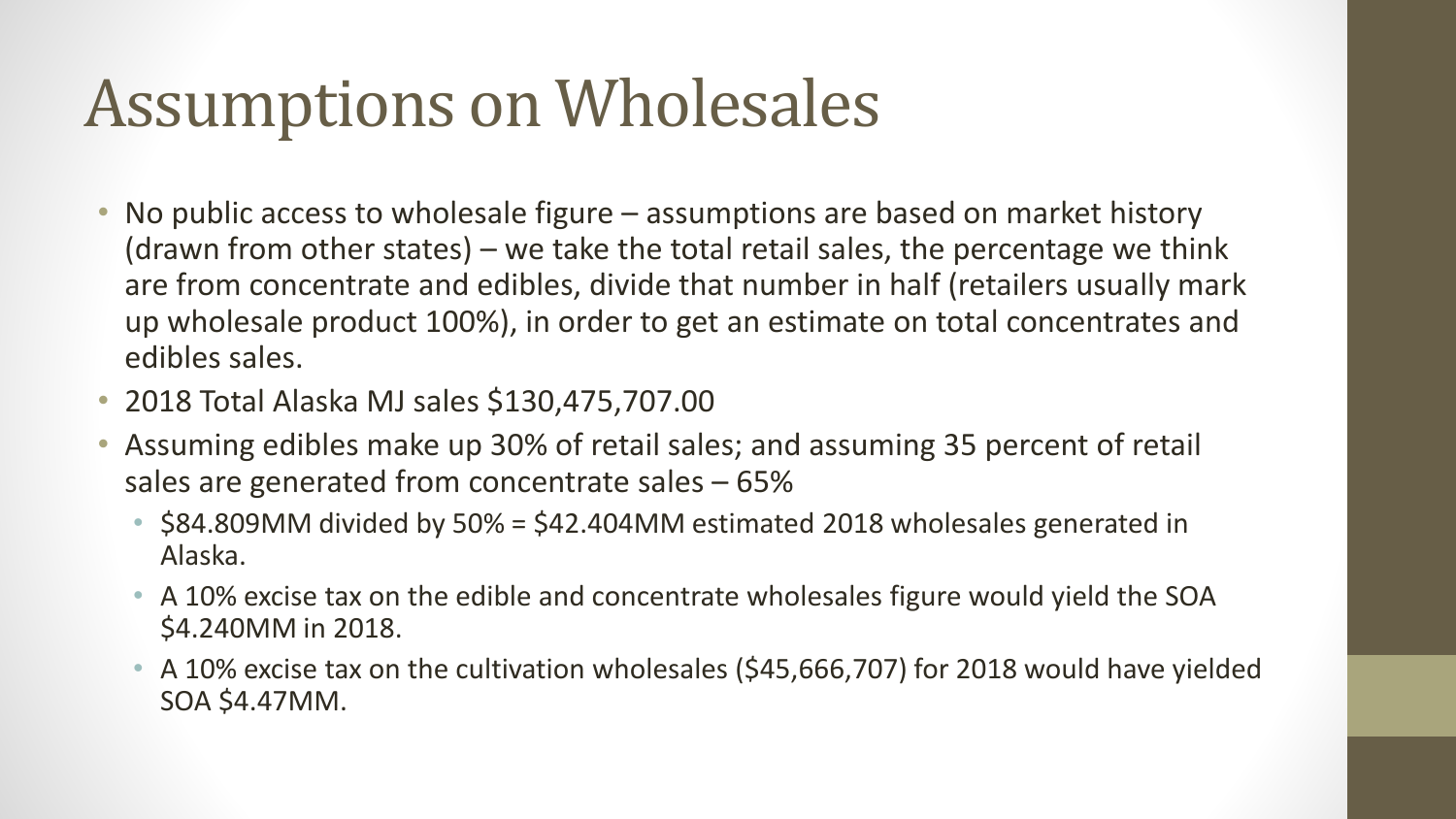## I know what you're thinking..

- \$4.240MM (hypothetical excise tax on manufacturing) + \$4.47MM (hypothetical excise tax on cultivation) = \$8.71MM which is LESS than the assessed taxes in 2018 of \$15,695,517.
- BUT keep in mind the \$15MM assessed taxes are just that ASSESSED not collected.
- Currently 1/3 of all cultivators are either on payment plans OR in delinquent status 1.3 of \$15MM is right around \$10MM, so for practical purposes, we get to a similar result for SOA tax revenue WITHOUT Alaskans losing their investments, people losing their jobs, and Alaska owned businesses failing. Win Win.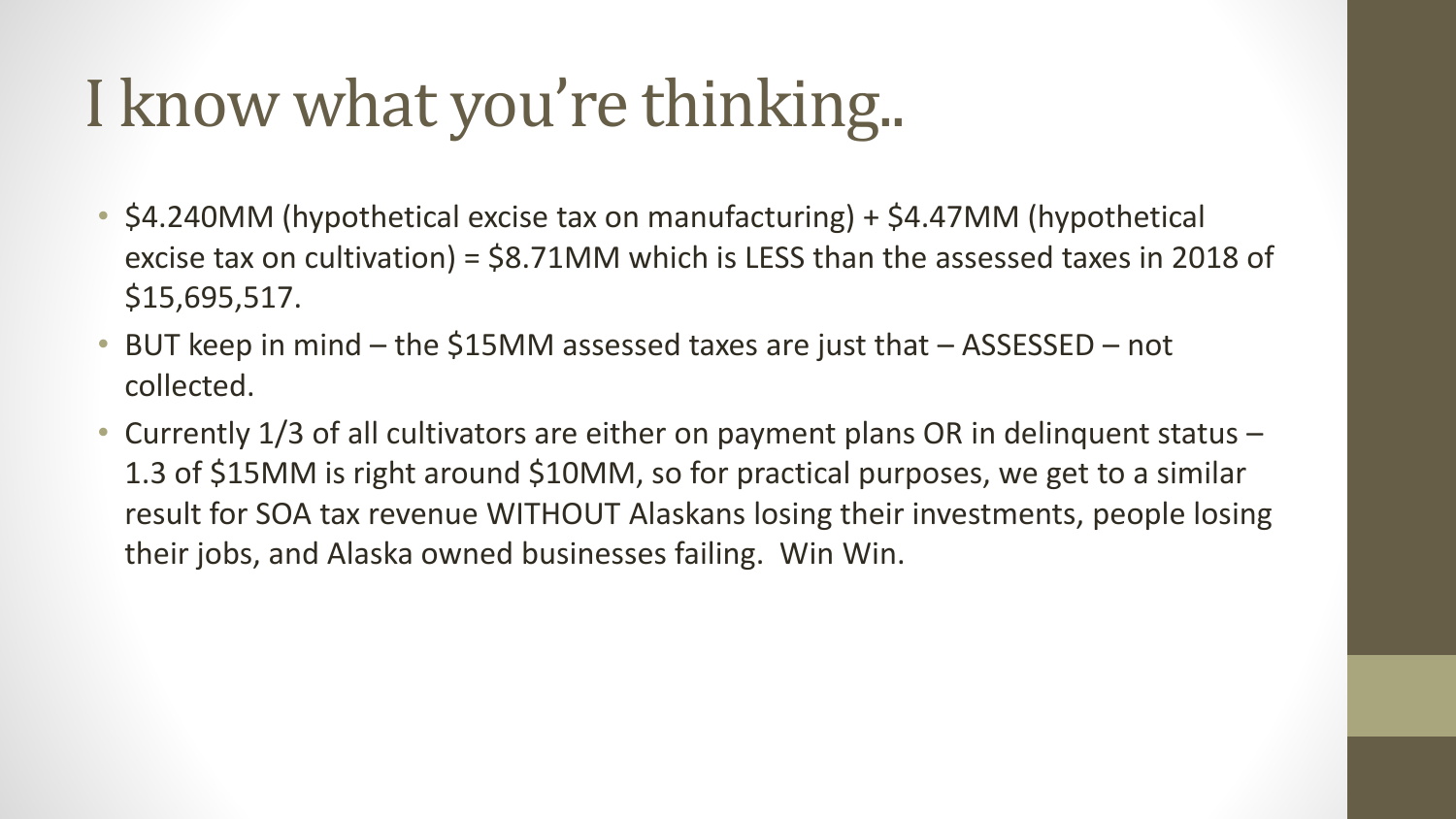## Why are we having this conversation today?

- Public Relation Issues so far, the legalized commercial marijuana market has wide spread public support. Communities are seeing old buildings be remodeled and brought up to code; the legalized market has created jobs and ancillary business development; its diversified the economy in ways we haven't seen for many decades; and by and large, the positives of legalization outweigh any drawbacks.
- However, one of the main positives politicians and industry advocates point to as an undisputable benefit to the state and its citizens is tax revenue. If the industry and this board does not educate the state governmental departments and the public about the negative impact a static taxation method imposes on a developing business, the industry will lose public support, political support, and departmental support.
	- The industry is still developing and business owners are still recouping (in large part) their original investments meaning these businesses are particularly vulnerable to failure. Failure for many will occur, not because of capitalism and letting the market flourish (resulting in winners and losers), capitalism and the market cannot truly yield results when the static taxation creates an artificial price floor – that interferes with the market.
- Failure will be caused by the taxation model currently in place. What other business can thrive and avoid failure when its riddled with regulatory expenses, a state imposed 25-40% excise tax right off the top of the price of the good, no licensing limits on the amount of the good produced, which drives the price down, but the tax expense stays the same, coupled with 280E implications, it's a recipe for disaster.
- **Lets learn from other states – lets make our local cultivators strong enough to have a chance to survive.**
- If the approach for tax reform in this presentation isn't the right approach, my hope is that at least this presentation will get the discuss going and better ideas flowing.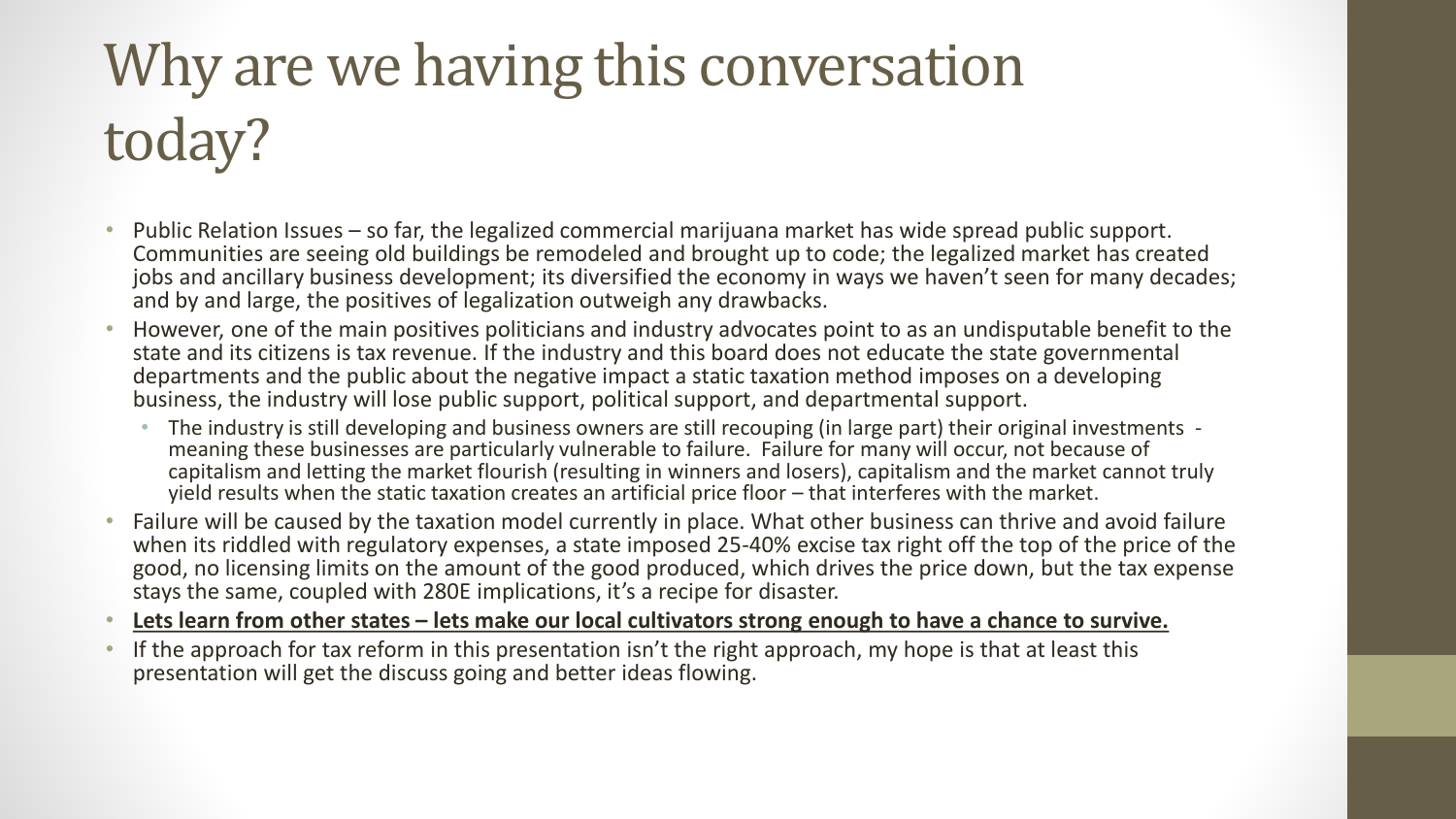#### **Fair Market Value at Wholesale of Marijuana**

- NRS 453D requires the Department to determine the Fair Market Value at Wholesale of retail marijuana. Pursuant to NAC 453D.045, Fair Market Value is defined as the value established by the Nevada Department of Taxation (Department) based on the price that a buyer would pay to a seller in an arm's length transaction for marijuana in the wholesale market.
- NAC 453D.236(6) sets forth that the Department will calculate the Fair Market Value at Wholesale using reported sales or transfers of each category.
- The Fair Market Value at Wholesale rate will be posted to the Department's website and shall be used to calculate the tax on the Wholesale Marijuana Return.
- The Fair Market Value at Wholesale is utilized by the Department in levying the wholesale excise tax imposed pursuant to NRS 453D.500 on the sale of marijuana by a marijuana cultivation facility.
- The Fair Market Value at Wholesale was calculated based on marijuana cultivator transactions recorded from October 1, 2018 through March 31, 2019, as requested by the Department.
- The next determination of the Fair Market Value at Wholesale Rate will be published for January 1, 2020. Detailed transaction reports shall be submitted by each marijuana cultivation facility to the Department by November 30, 2019. The reports must include transactions from April 1 through October 31, 2019.

#### **Beginning July 1, 2019, The Department will set the Fair Market Value at Wholesale to the following:**

| I AII MAI NGL VAIUG AL VIIIUIGSAIG |           |          |            |                 |                          |                        |                        |  |  |  |
|------------------------------------|-----------|----------|------------|-----------------|--------------------------|------------------------|------------------------|--|--|--|
|                                    |           | Smalll   | Wet Whole  | <b>Immature</b> |                          | <b>Flower Approved</b> | Trim Approved for      |  |  |  |
| Flower (lb)                        | Trim (lb) | Bud (lb) | Plant (lb) |                 | Plant (ea) Pre-Roll (ea) | for Extraction (lb)    | <b>Extraction (lb)</b> |  |  |  |
| \$2,300                            | \$599     | \$2,000  | \$145      | \$50            | \$5.00                   | <b>\$5521</b>          | \$510                  |  |  |  |

#### **Fair Market Value at Wholesale**

#### **Methodology**

The Department determined that the excise tax upon wholesale sales of retail marijuana can effectively be levied upon eight product categories:

- 1. Flower
- 2. Small Bud
- 3. Trim
- 4. Wet Whole Plants
- 5. Immature Plants
- 6. Pre-Rolls
- 7. Flower Approved for Extraction
- 8. Trim Approved for Extraction

All of these categories are taxed by weight in pounds, except for pre-roll marijuana cigarettes/joints and immature plants which are taxed by individual unit.